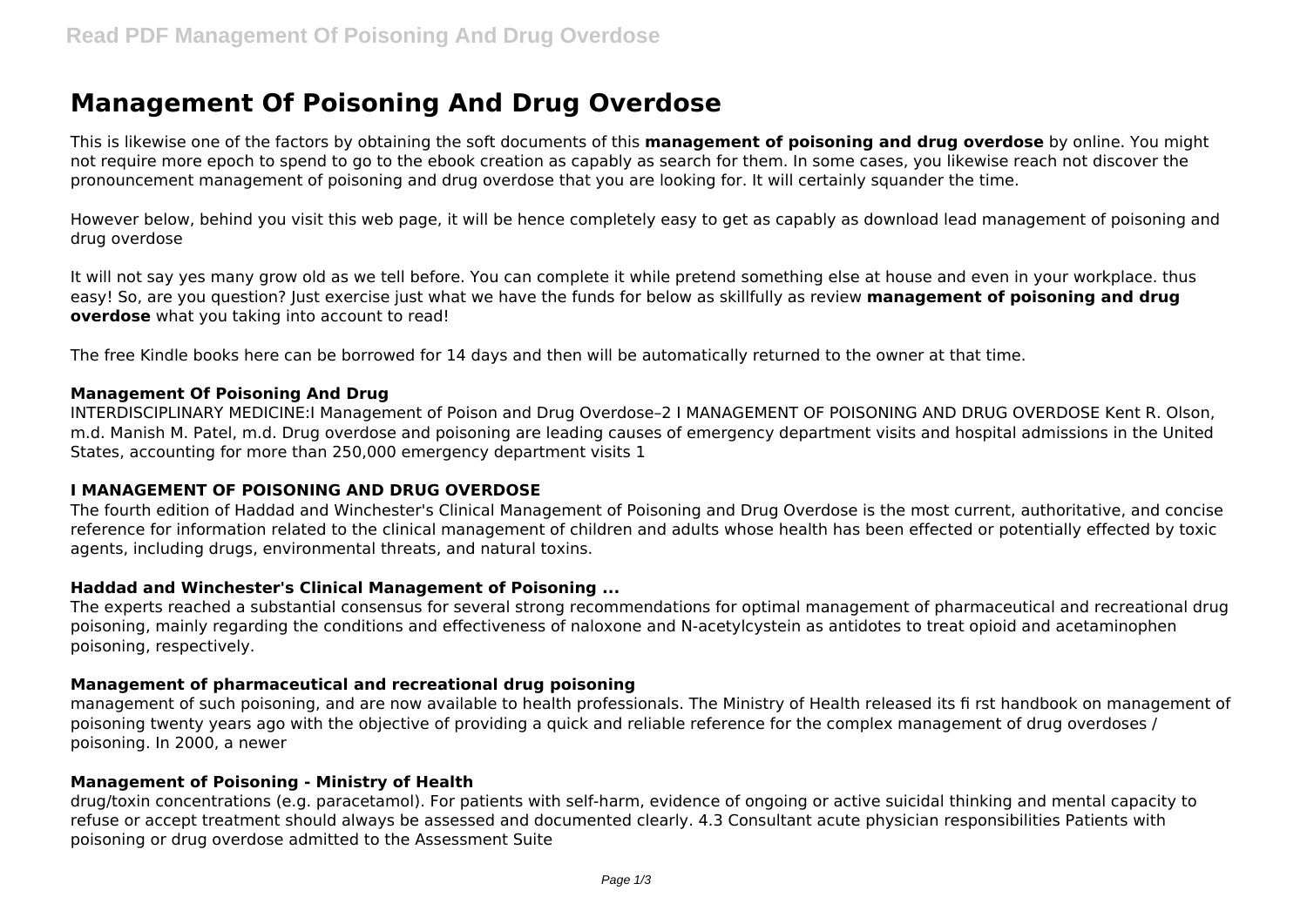## **Management of Poisoning and Drug Overdose in Adult ...**

Poisoning is commonly encountered in acute medical practice and can involve toxicity arising from exposure to any one of a large number of different drugs or chemicals. Clinical toxidromes can help to define particular pharmacological mechanisms of toxicity, so that appropriate treatments and antidotes can be considered. Electrocardiography and arterial blood gases are particularly important ...

## **The acute management of poisoning - Medicine**

Poisoning is a common cause of morbidity and mortality in the United States, with several million episodes reported annually. Acute medication poisonings account for nearly one half of all ...

# **Recognition and Management of Acute Medication Poisoning ...**

The fourth edition of Haddad and Winchester's Clinical Management of Poisoning and Drug Overdose is the most current, authoritative, and concise reference for information related to the clinical management of children and adults whose health has been effected or potentially effected by toxic agents, including drugs, environmental threats, and natural toxins.

# **Clinical Management Of Poisoning And Drug Overdose ebook ...**

Management. Activated carbon is a commonly used agent for decontamination of the gastrointestinal tract in overdoses. Stabilization of the victim's airway, breathing, and circulation is the initial treatment of an overdose. ... Poisoning & drug overdose.

#### **Drug overdose - Wikipedia**

If you or someone you know has swallowed or breathed in a poison, and you or they have serious signs or symptoms ( nausea, vomiting, pain, trouble breathing, seizure, confusion, or abnormal skin color), you must either call an ambulance for transport to a hospital emergency department or call a poison control center for guidance.

# **What Is Poisoning? Types of Poisonings, Treatment & Symptoms**

This is a new book dealing with poisoning and drug overdose, which seems to be an excellent addition to the literature on this subject. The editors have chosen an impressive group of contributors to the book, which is divided into two parts. The first part contains 15 general chapters dealing with...

# **Clinical Management of Poisoning and Drug Overdose | JAMA ...**

management of drug overdose and poisoning. It is organised into 4 main sections, each identified by coloured tags in the right margins. Section A gives an overview of principles in the management of poisoning including the medico-legal and socio-psychiatric aspects. Section B provides information

#### **These guidelines have been withdrawn**

Management of poisoning involves the assessment and treatment of airway compromise, ventilation impairment and haemodynamic instability. Thereafter, temperature disturbances should be treated, convulsions controlled, fluid, acid–base and electrolyte abnormalities corrected, and complications such as methaemoglobinaemia, rhabdomyolysis and serotonin syndrome diagnosed and managed optimally.

#### **Management of poisoning - Medicine**

Poisoning is injury or death due to swallowing, inhaling, touching or injecting various drugs, chemicals, venoms or gases. Many substances — such